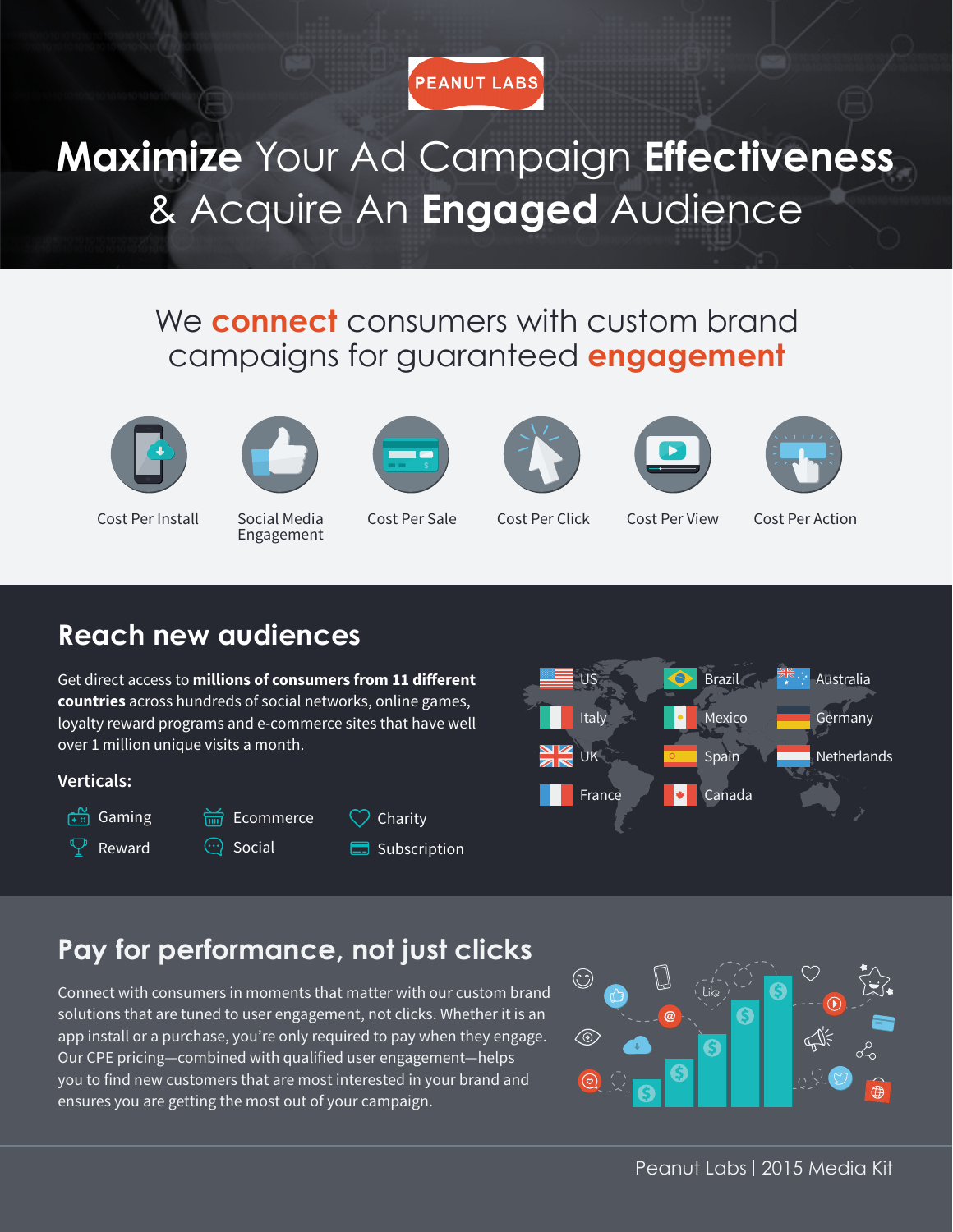

### **Reward your audience for engaging**

Enhance your message and reach your audience in new ways with our Event Tracking capabilities that allow you to identify, motivate and reengage with consumers. These campaigns help to strengthen brand-toaudience relationships by driving deeper engagement to minimize churn

**Example Event Tracking campaign:** Sign up for a free trial. After free trial period ends, become a paying customer and get double rewards.

### **Target demographics of your choice**

From stay-at-home moms to students who are gamers, we connect you and your brand to millions of consumers who are comprehensively profiled on **over 30 demographic, geographic and psychographic criteria**. By targeting a specific audience, you can tailor your message to maximize exposure, reduce cost, and increase overall performance. Below are just some examples of the criteria you can target. Read on to see the full list of our audience targeting capabilities.



#### **Example audience targeting criteria:**



Peanut Labs | 2015 Media Kit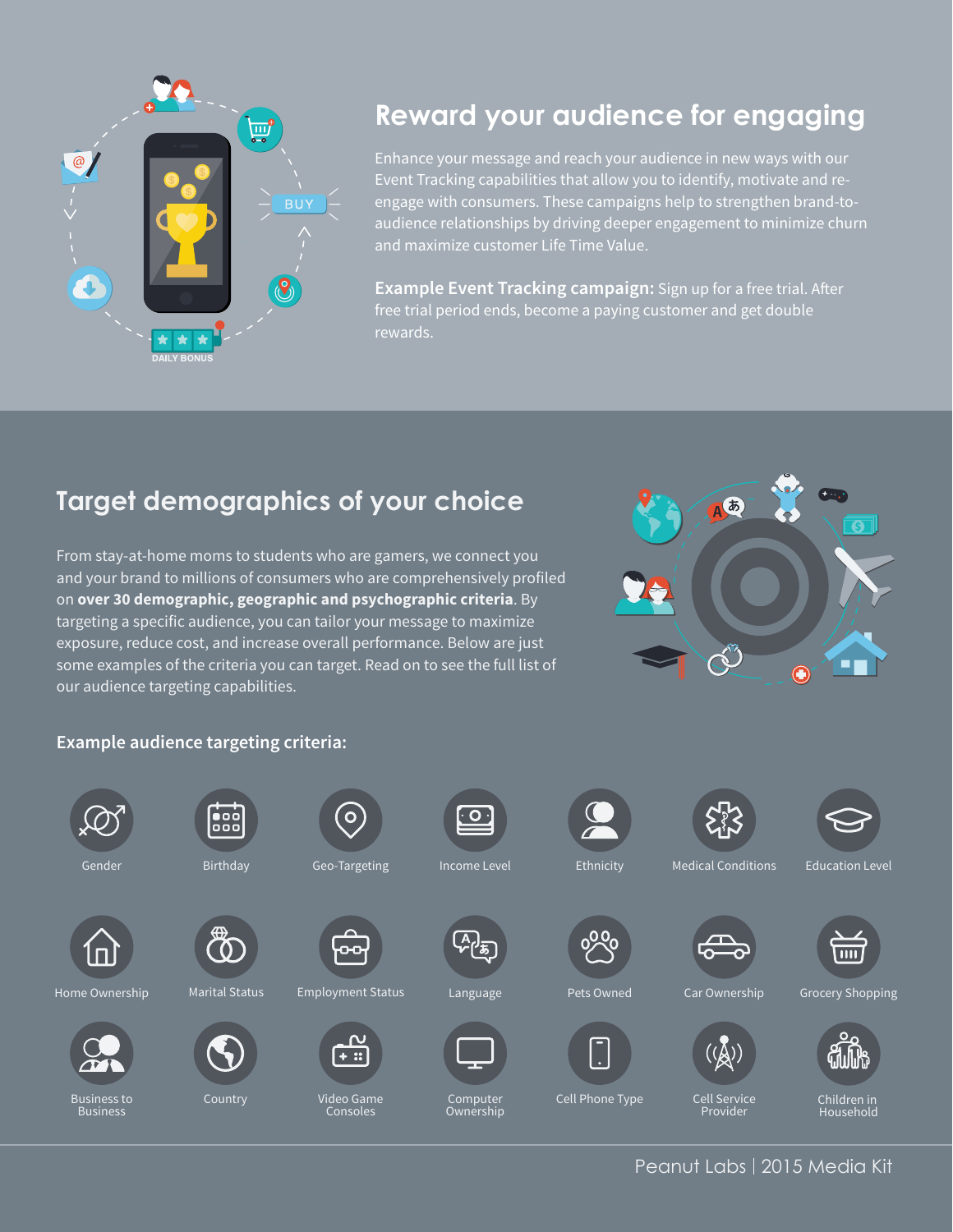# AUDIENCE TARGETING **DEMOGRAPHICS**









Male Female

#### **Birthday**

| Month |
|-------|
| Day   |
| Year  |

#### **Geo-targeting / Region**

Zip code 2-Letter State Code **MSA** DMA

#### **Income Level**

Less than \$24,999  $$25,000 - $49,999$ \$50,000 – \$74,999 \$75,000 – \$99,999 \$100,000 – \$124,999 \$125,000 – \$149,999 \$150,000 – \$249,999 \$250,000 or greater Prefer not to answer Social Grade

#### **Ethnicity**

Caucasian / White African-American / Black Asian / Asian American Pacific Islander / Native American Hispanic Mixed Race Other Prefer not to answer

#### **Country of Residence**

United States Australia Brazil Canada France Germany Mexico United Kingdom Netherlands Italy Spain

#### **Home Ownership**

Own primary residence Rent primary residence Live with family member(s) in their residence Live in student / University housing **Other**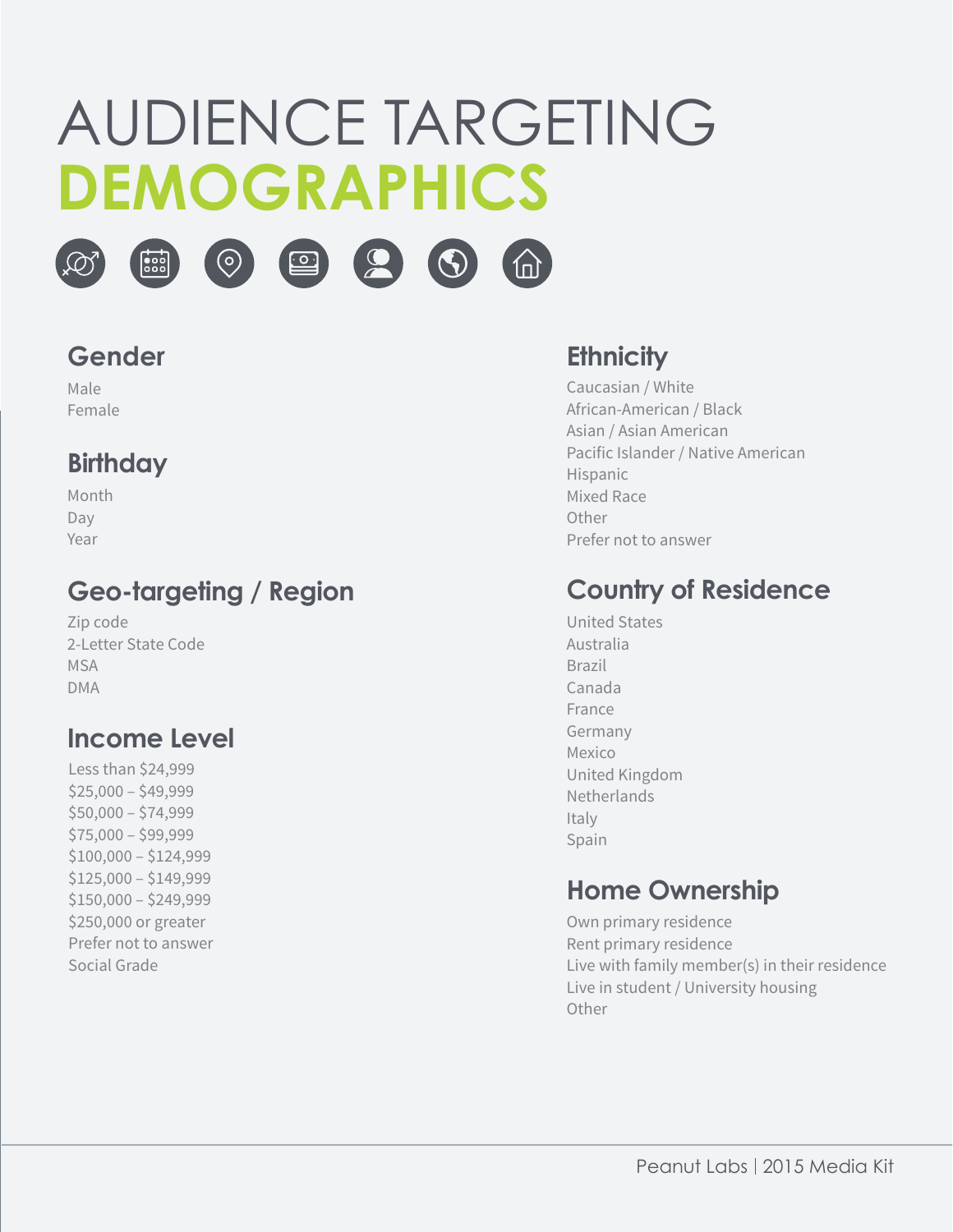# AUDIENCE TARGETING **DEMOGRAPHICS**









#### **Employment Status**

Full-time Part-time Contract, Freelance or Temporary Employee Self-employed Semi-retired Retired Homemaker (at home full-time without children) Stay-at-Home Parent (care for child / children full-time at home) Full-time Student Part-time Student (working more than 30 hours per week) Part-time Student (working less than 30 hours per week) Unemployed None of the above Prefer not to answer

#### **Marital Status**

Single, never married Engaged Married Living with Partner / Common Law Separated Divorced **Widowed** Civil Union / Non-traditional Partnership Prefer not to answer

#### **Primary Language Spoken at Home**

Chinese English Spanish **Other** 

#### **Medical Conditions**

Allergies Arthritis Ashthma Cancer Cardiac issues Crohn's Depression Diabetes (type 1 or type 2) Eczema Erectile dysfunction High blood pressure High cholesterol Migraine **Obesity** Respiratory issues Other

#### **Education Level**

High School Some College / University Undergraduate Degree Graduate Degree Junior High or Middle School Some High School Prefer not to answer

#### **Children in the Household**

Yes – They live with me Yes – They do not live with me No – I do not have children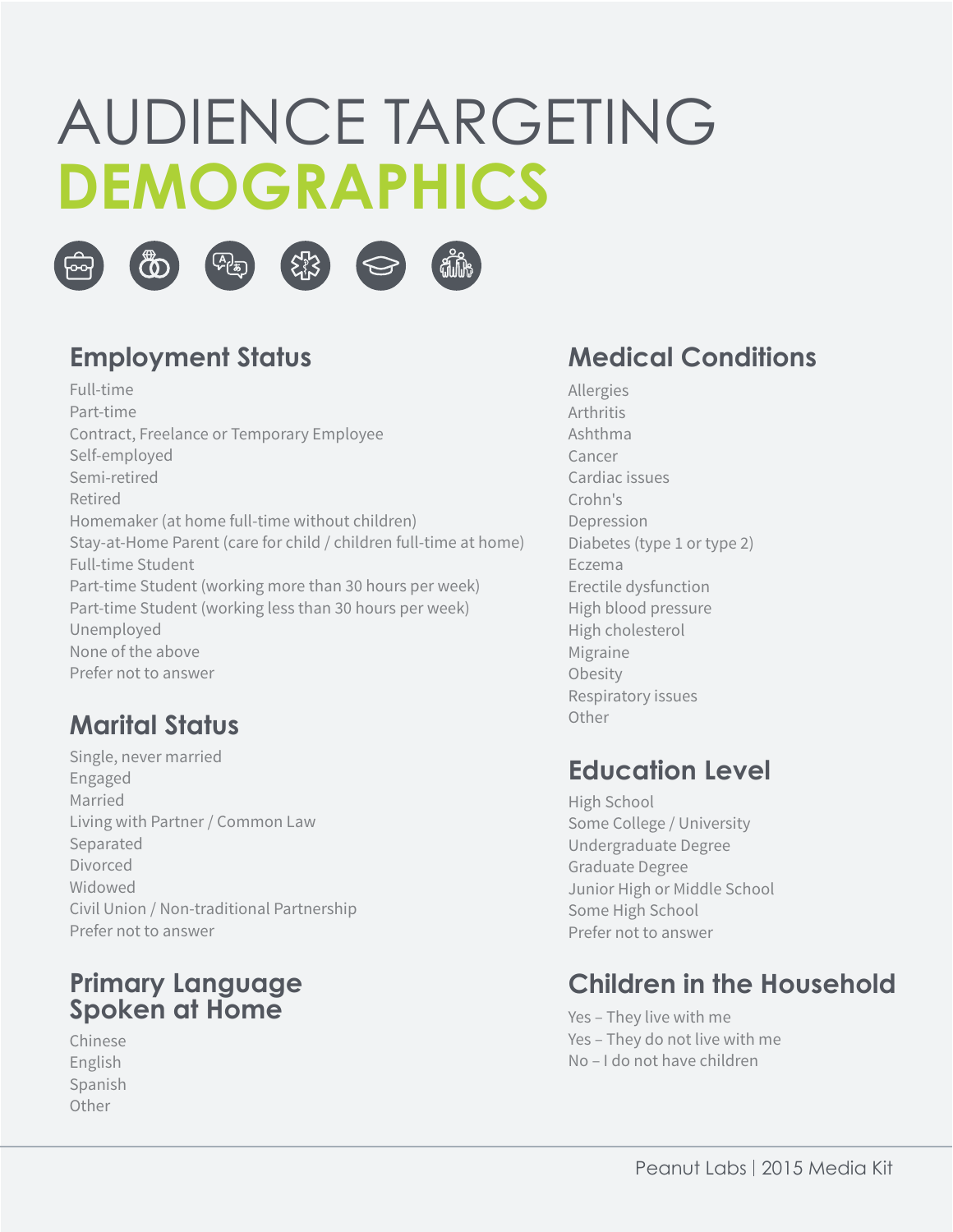### AUDIENCE TARGETING **LIFESTYLE**



#### **Automobile Ownership**

Yes No

#### **Automobile Year**

| 2016 | 2010 | 2004          |
|------|------|---------------|
| 2015 | 2009 | 2003          |
| 2014 | 2008 | 2002          |
| 2013 | 2007 | 2001          |
| 2012 | 2006 | 2000          |
| 2011 | 2005 | 1999 or Older |

#### **Automobile Type**

| Compact Pickup Truck    | <b>Fullsize Pickup Truck</b> | Hybrid SUV           | Midsize SUV          |
|-------------------------|------------------------------|----------------------|----------------------|
| Compact Sedan           | Fullsize Sedan               | Hybrid Truck         | Minivan / Van        |
| Convertible             | <b>Fullsize SUV</b>          | Luxury Sedan         | Sports Car           |
| Coupe                   | Hatchback                    | Luxury SUV           | Wagon                |
| Crossover / Compact SUV | Heavy-Duty Pickup Truck      | Midsize Pickup Truck | Other                |
| Electric Car            | Hybrid Car                   | Midsize Sedan        | Does not apply to me |

#### **Automobile Brand**

| Acura               | Dodge         | Jeep        | Mercedes-Benz | Saab       |
|---------------------|---------------|-------------|---------------|------------|
| AM General          | Ferrari       | Kia         | Mercury       | Saturn     |
| <b>Aston Martin</b> | Fiat          | Koenigsegg  | <b>MINI</b>   | Scion      |
| Audi                | Fisker        | Lamborghini | Mitsubishi    | Smart      |
| Bentley             | Ford          | Land Rover  | Nissan        | Spyker     |
| <b>BMW</b>          | <b>GMC</b>    | Lexus       | Oldsmobile    | Subaru     |
| <b>Bugatti</b>      | Honda         | Lincoln     | Panoz         | Suzuki     |
| <b>Buick</b>        | <b>HUMMER</b> | Lotus       | Plymouth      | Tesla      |
| Cadillac            | Hyundai       | Mahindra    | Pontiac       | Toyota     |
| Chevrolet           | Infiniti      | Maserati    | Porsche       | Volkswagen |
| Chrysler            | <b>Isuzu</b>  | Maybach     | Ram Trucks    | Volvo      |
| Daewoo              | Jaguar        | Mazda       | Rolls-Royce   | Other      |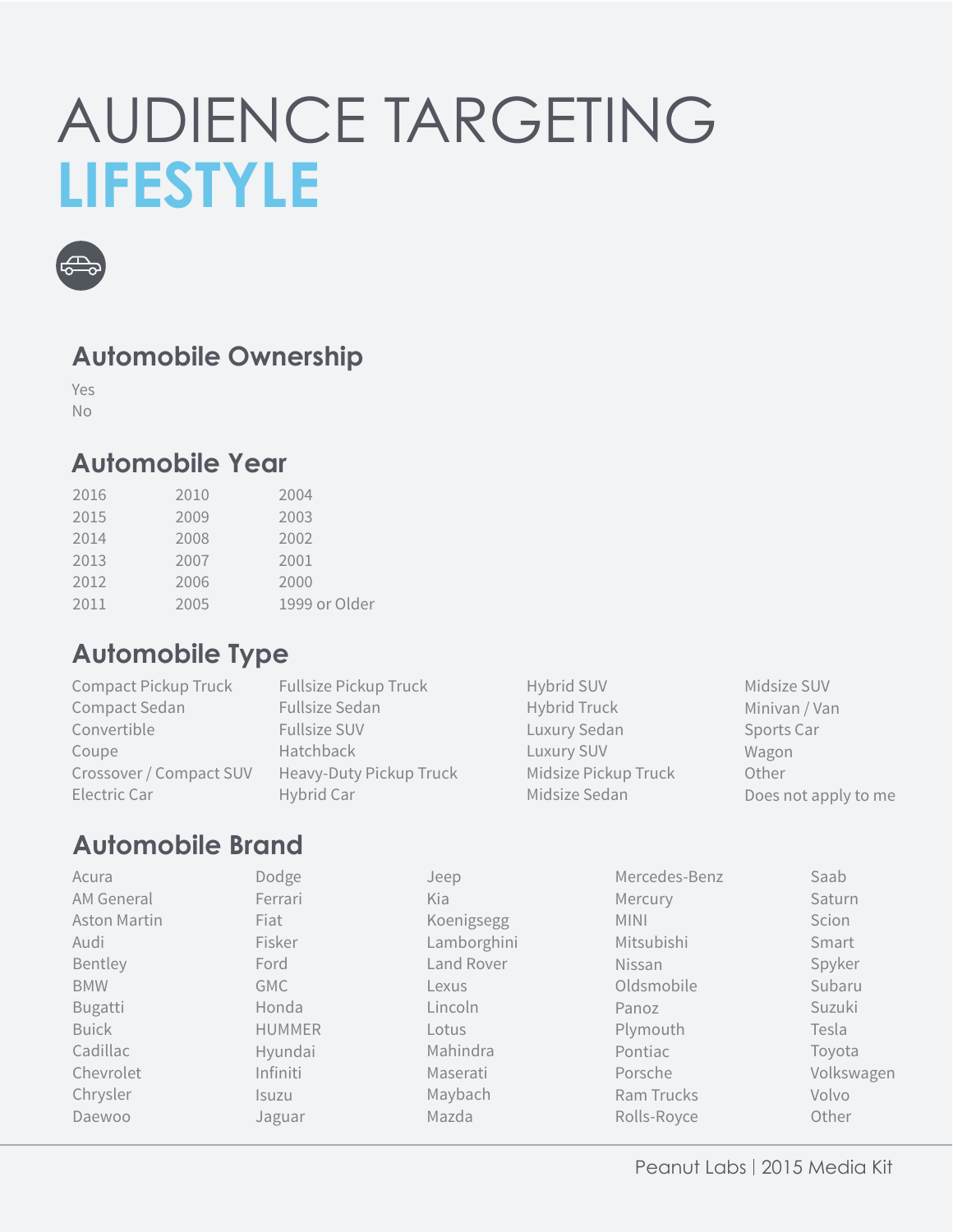### AUDIENCE TARGETING **LIFESTYLE**



Bird Cat Dog Fish Reptiles / Amphibians Insects / Arachnids Small Animals (Hamsters, Gerbils, Mice, etc.) Horse Livestock (Goats, Pigs, Cattle, etc.) None of the above

#### **Pets Owned Amount of Grocery Shopping Done Personally**

All of it Most of it Some of it Only a small part of it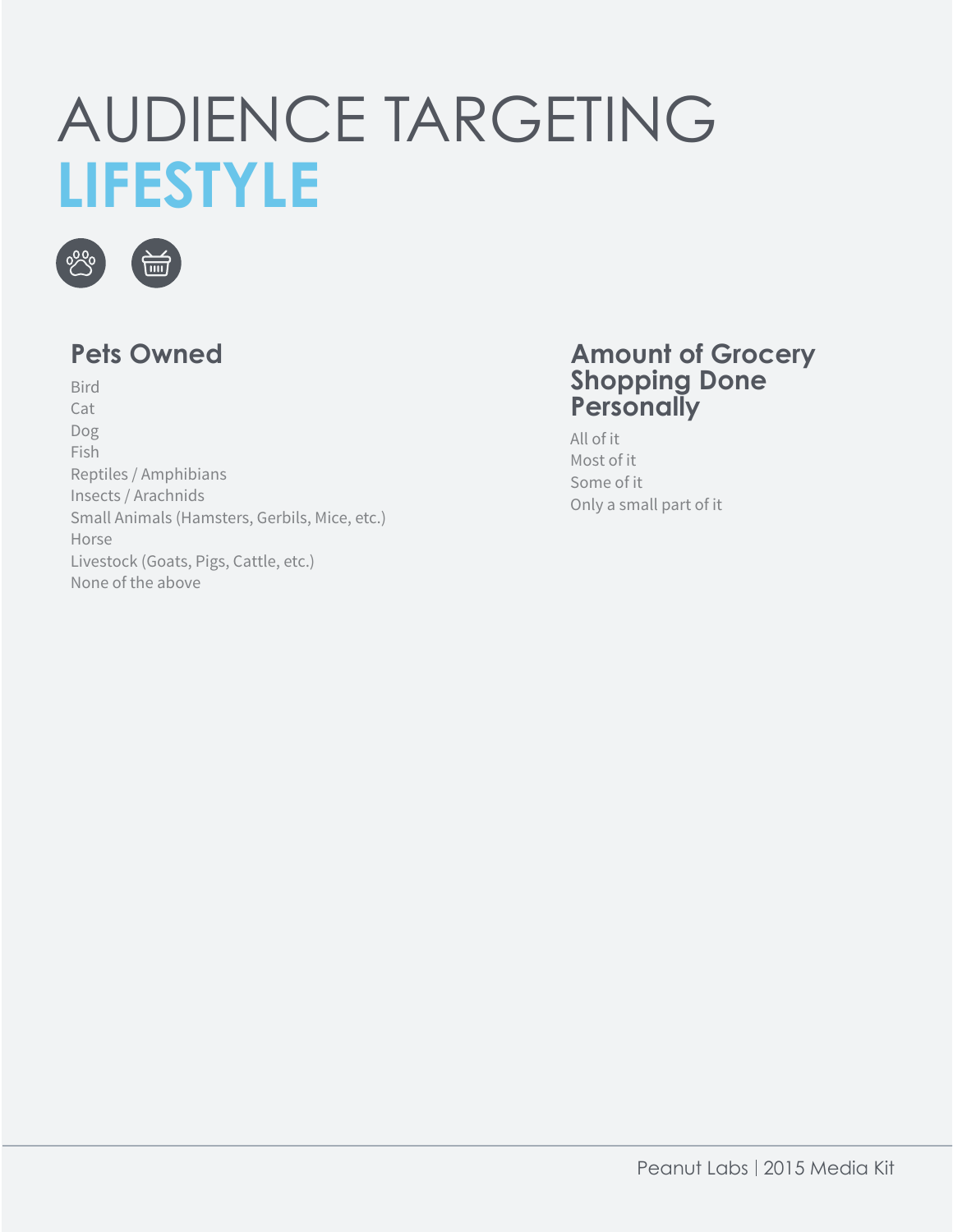# AUDIENCE TARGETING **ELECTRONICS**





### **Cell Phone Type**

 $(\overline{(\mathbb{A})})$ 

Phone – Mobile (Not Smartphone) Phone – Smartphone None of the above

#### **Cell Service Provider**

Alltel AT&T Boost Mobile Cellular One Cricket Go Phone (by AT&T) Jump Mobile Leap MetroPCS Net10 Sprint / Nextel StraightTalk T-Mobile Tracfone U.S. Cellular Verizon Virgin Mobile Other

#### **Video Game Consoles**

Microsoft Xbox 360 Microsoft Xbox One Nintendo DS / DS Lite / DSi / DSi XL Nintendo Wii Sony PlayStation 2 Sony PlayStation 3 Sony PlayStation 4 Sony PSP / PSP-3000 / PSP Go **Other** None of the above

#### **Computer / Peripherals Owned**

Computer – Desktop (Mac OS) Computer – Desktop (Windows OS) Computer – Netbook Computer – Notebook (Mac OS) Computer – Notebook (Windows OS) Computer – Tablet (e.g., Apple iPad) Home Network (Wired) Home Network (Wireless) Printer – Inkjet Printer – Laser Printer – Photo Printer – Inkjet Multi-function Printer – Laser Multi-function Scanner None of the above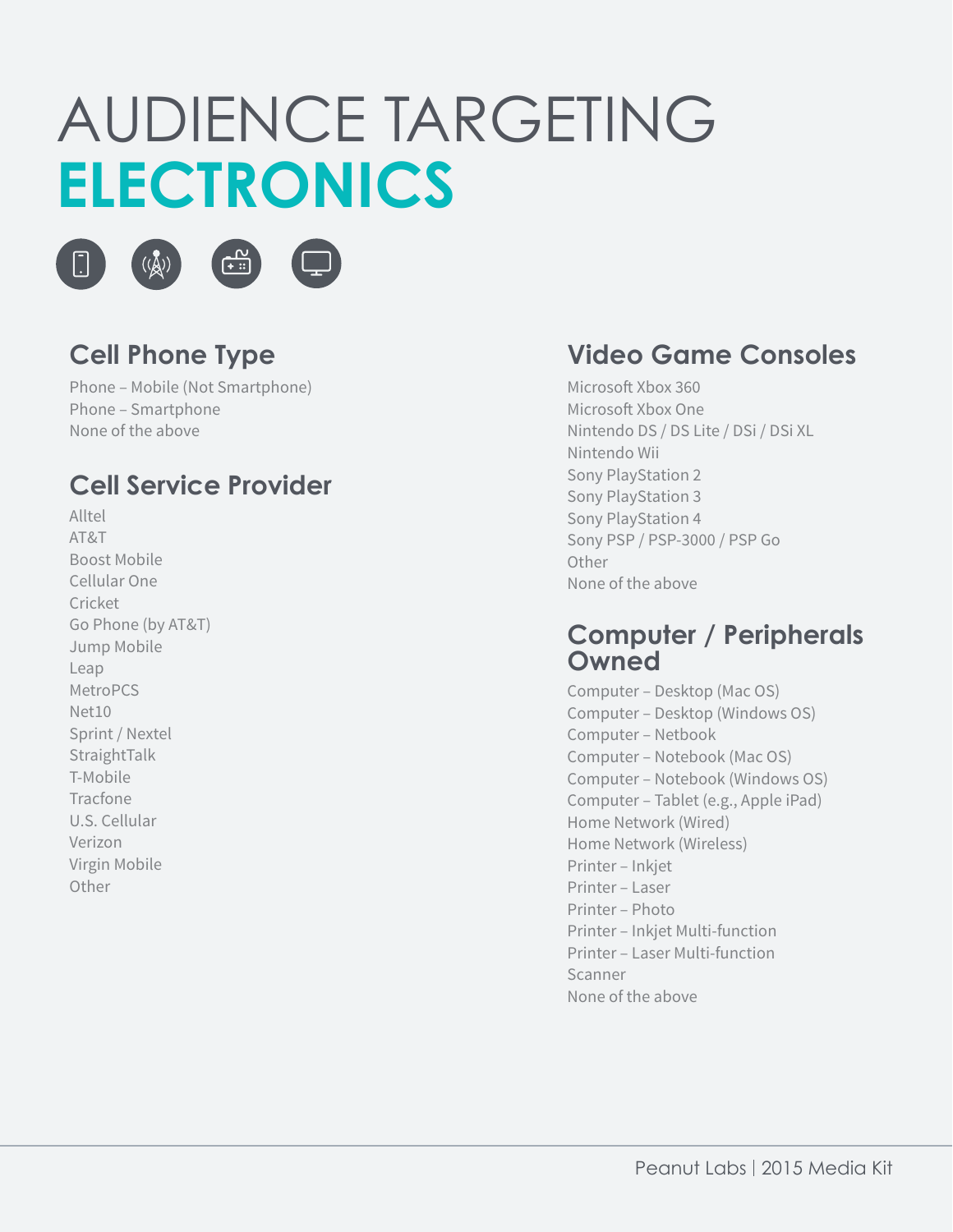# AUDIENCE TARGETING **BUSINESS-TO-BUSINESS**



#### **Business Employee Size**

1 - 49 50 - 249 250 - 499 500 - 999 1,000 - 1,999 2,000 - 4,999 5,000 - 9,999 10,000 - 49,999 50,000+

#### **Business Travel (Within Last 12 Months)**

1-2 times 3-5 times 6-9 times 10 or more times None

### **Occupation Title**

Board Director C-Level Executive Company Owner / Founder Junior Manager / Supervisor / Team Leader Middle Manager / Department Manager Non-managerial employee Partner Senior Manager None of the above

#### **Occupation Department**

Accounting / Finance Administration / Management Administrative / Clerical Communications / PR Compliance / Risk Management Creative / Media Customer Service Design / Engineering Developer / Programmer Facilities / Maintenance Human Resources Information Technology (IT) Legal Logistics / Planning Market Research Marketing / Advertising Operations / Production Purchasing / Procurement Quality Assurance / Quality Control Research & Development Sales / Business Development Security Training & Education Warehousing / Shipping / Transportation None of the above Not Applicable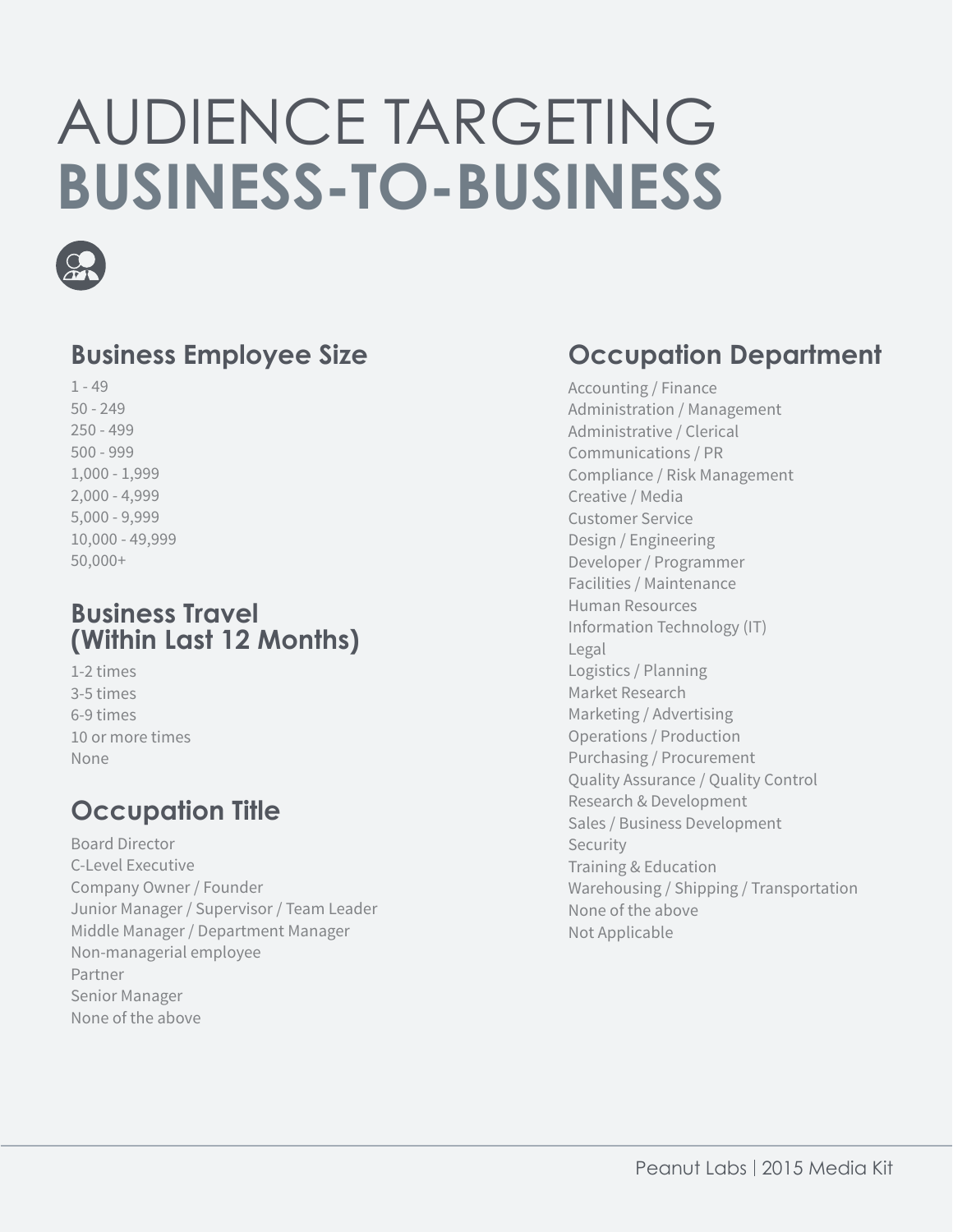# AUDIENCE TARGETING **BUSINESS-TO-BUSINESS**



### **Occupation Industry**

Agriculture / Forestry / Fisheries Appliances or Home Furnishings Architecture / Building / Construction Automotive or related industries Computer Software / Hardware, Programming, Application Development Drugs or Pharmaceuticals E-commerce or Internet Commerce Education Electronics, Semiconductors, or Instrumentation Financial Services, Banking, Insurance Foods, Beverages, Packaged Goods, FMCG Governmental Agency Healthcare, Medical Services, Hospital, Medical Laboratory Hotel, Hospitality, Tourism Industrial Machinery, Equipment, or Products Legal Services Marketing, Advertising Medical Equipment or Medical Devices Office Equipment or Business Machines Real Estate Restaurants and Food Service Retailing, Wholesaler, Distributor **Services** Systems and Networks Telecommunications Transportation Web Development, Hosting, or Internet Service Provider **Other**